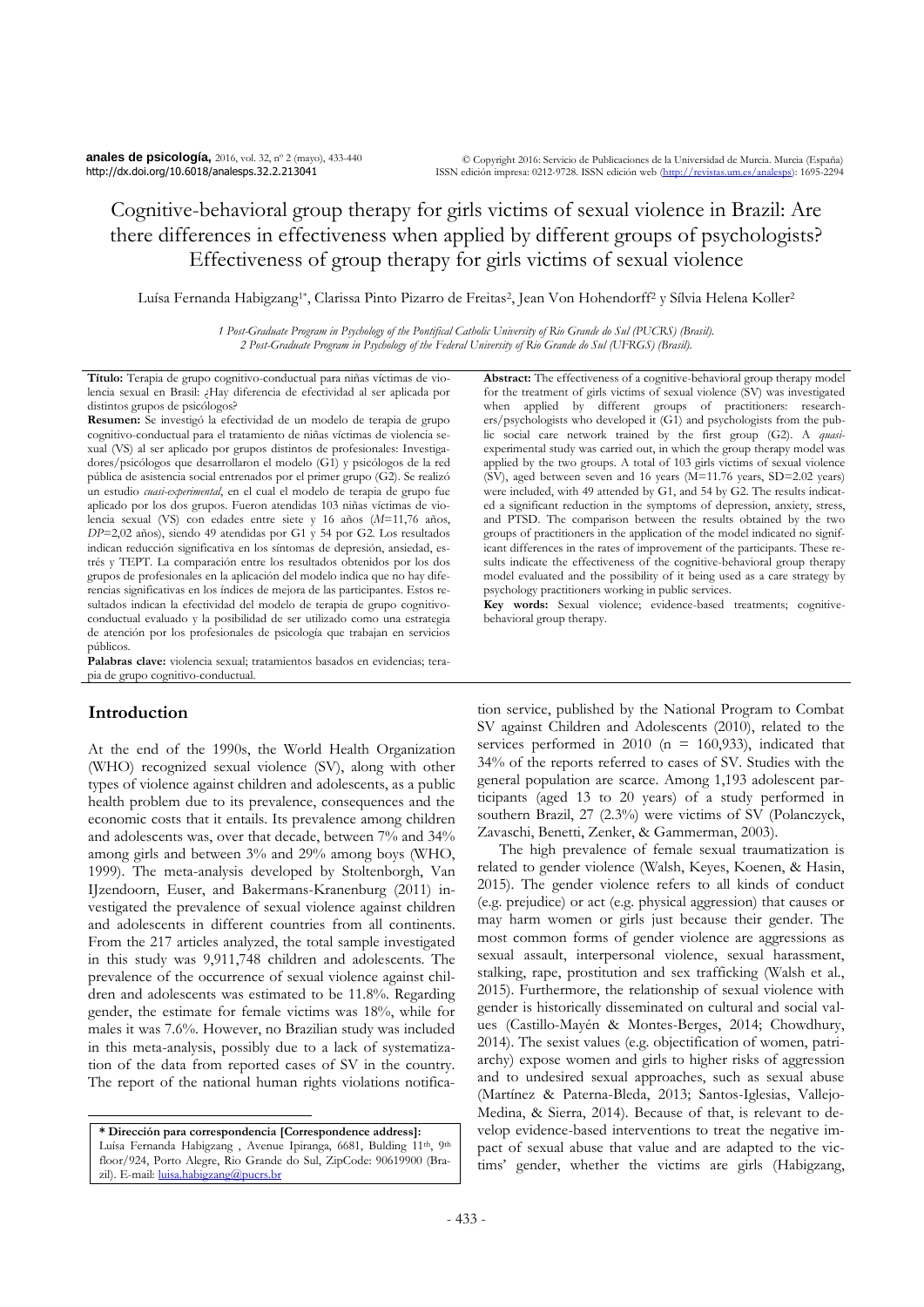Damásio, & Koller, 2013) or boys (Hohendorff, Salvador-Silva, Andrade, Habigzang, & Koller, 2014).

In addition to the prevalence, the negative consequences on the development of the victims reinforce the comprehension of SV as a public health problem. Its occurrence carries short and long term repercussions for the victims, among them Posttraumatic Stress Disorder (PTSD), mood disorders, anxiety disorders, disruptive disorders, eating disorders, and personality disorders (Maniglio, 2009; Morelato, 2014).

Given the consequences that SV entails, it is necessary that psychological interventions are developed and empirically evaluated regarding their adequacy and effectiveness, with the aim of helping the practitioners provide treatments with a good cost/benefit relationship for victims of SV (WHO & International Society for the Prevention of Child Abuse and Neglect [ISPCAN], 2006). Among the therapeutic approaches, Cognitive-Behavioral Therapy (CBT) has been used with child and adolescent victims of SV Children and adolescents, between eight and 14 years, were randomly divided into two groups, according to the therapeutic modality to be received: CBT and child-centered therapy (Cohen, Deblinger, Mannarino, & Steer, 2004). Symptomatological evaluation instruments were used before and after the intervention, which was composed of 12 sessions. The group that received trauma-focused CBT presented significant improvements, compared to the other group, in PTSD symptoms; depression; interpersonal trust; perception of credibility; shame; and behavior problems. In another study, a meta-analysis was performed from the consultation of various databases (Hetzel-Riggin, Brausch, & Montgomery, 2007). A total of 28 studies, published in English between 1975 and 2004, were selected. The results indicated the effectiveness of any form of treatment compared to no treatment. The CBT was, however, more effective regarding problems of psychological stress, issues related to the self-concept, and social functioning (Hetzel-Riggin et al., 2007).

In Brazil, Habigzang et al. (2013) evaluated the effectiveness of a cognitive-behavioral group therapy model consisting of 16 semi-structured sessions focusing on psychoeducation, cognitive restructuring, stress inoculation training, and relapse prevention. Study participants were 49 girl victims of SV (aged 9 to 16 years) who were evaluated for symptoms of depression, anxiety, stress and PTSD, before and after the application of the model. The results showed a significant reduction in symptoms of anxiety, PTSD and stress. These results were maintained at follow-up, which was performed with 35 girls at 6 and12 months after the end of the intervention.

Evidence of effectiveness and efficacy of CBT for child and adolescent victims of SV therefore indicates its suitability for the psychological treatment of this public. The characteristics of CBT are consistent with the guidelines of the WHO and ISPCAN (2006) for the psychological treatment of victims of maltreatment. These guidelines indicate that psychological interventions should be based on empirical evidence of effectiveness, guided by goals, and have a structured approach. They should also include strategies for managing the emotional and behavioral consequences of the traumatic experience. Among them, strategies for identifying and regulating emotions, anxiety management and distorted perceptions were highlighted, as well as problem solving strategies. Thus, the aim of this study was to evaluate the effectiveness of a cognitive-behavioral group therapy model (Habigzang et al., 2013) in reducing symptoms of depression, anxiety, stress and PTSD in child and adolescent victims of SV In addition, its effectiveness was investigated when applied by trained practitioners and by the researchers/psychologists who developed it.

#### **Method**

#### **Design**

The effectiveness of cognitive-behavioral group therapy for girl victims of sexual violence was investigated by means of a *quasi*-experimental study (Rossi, Lipsey, & Freeman, 2004). The model was applied by two distinct groups of practitioners: the researchers/psychologists who developed it and psychologists from the public social care network trained by the first group. The victims were assessed for symptoms of depression, anxiety, PTSD and stress at the start of the cognitive-behavioral group therapy (pretest) and again at the end (post-test), with the comparison of the results achieved in the application by the two groups.

#### **Participants**

A total of 103 girl victims of SV aged between seven and 16 years (*M*=11.76 years, *SD*=2.02 years) participated. Among these participants, 49 were attended by the researchers/psychologists who developed the model, forming G1, and trained practitioners, constituting G2, attended 54.

The mean age of the participants of G1 was 11.43 years (*SD*=1.48), ranging from 8 to 16 years, in this group the mean age of onset of the occurrence of sexual violence was 8.93 years (*SD*=2.25 years) and the mean age of revelation was 10.02 years (*SD*=2.26 years). The sexual violence situations predominantly occurred within the family context. Cases involving multiple episodes of victimization had a higher frequency. The form of sexual violence with the highest incidence was "physical contact without penetration". The majority of the participants of G1 waited between one and six months to receive psychotherapy due to SV and remained living with the family of origin after the revelation of the violence (See Table 1).

The mean age of the participants of G2 was 12.47 years (*SD*=2.13 years), with ages between 7 and 16 years, the mean age of onset of the occurrence of sexual violence was 10.35 years (*SD*=2.55 years), and the revelation of the violence took place when the participants had a mean age of 11.48 years (*SD*=2.44 years). A total of 22 groups were developed, 12 groups (G1) coordinated by the psychologists/researchers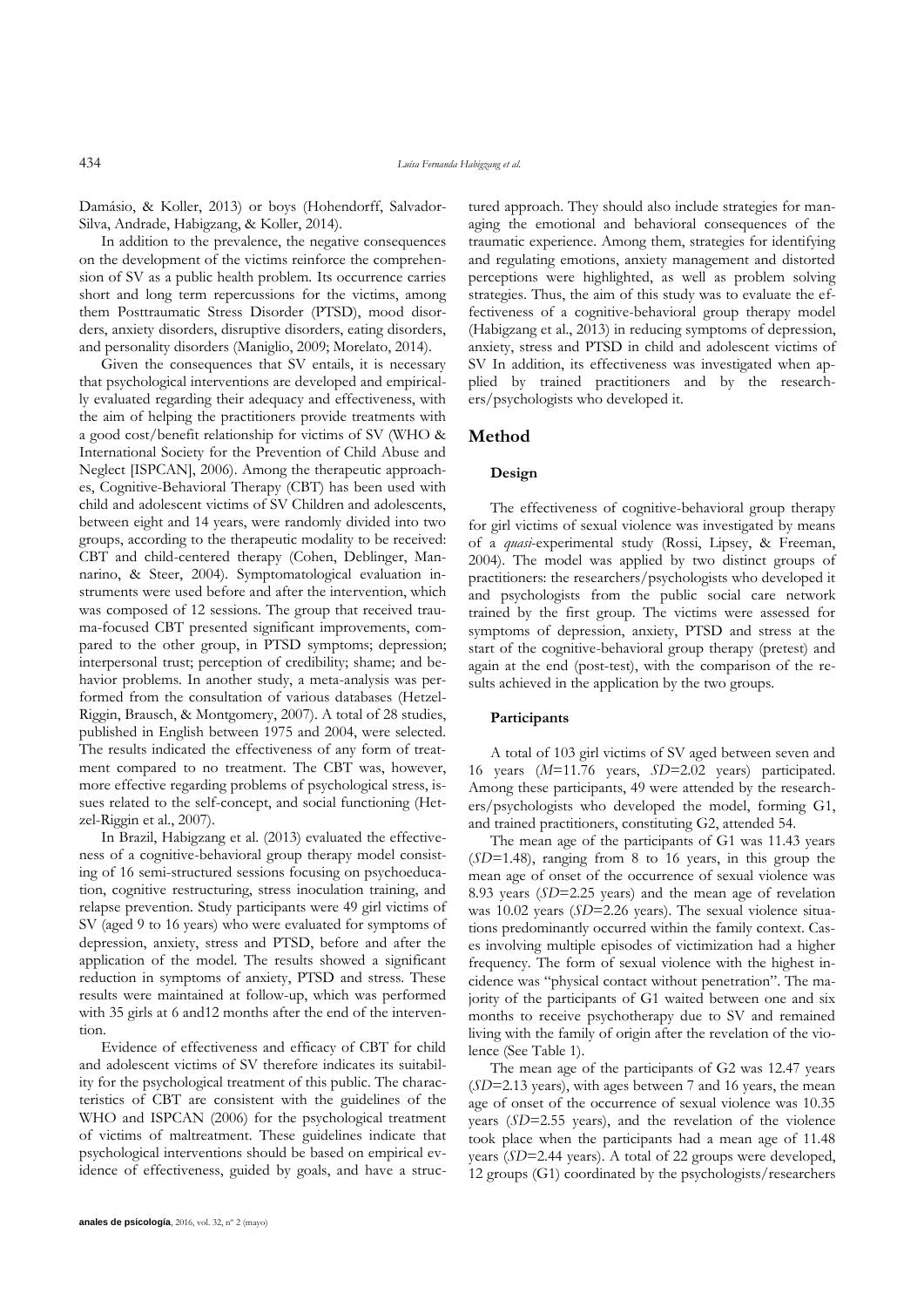who developed the model, and 10 groups (G2) by trained practitioners. The groups were formed of four to six children and adolescents, according to age and order of arrival of the participants at the care institution.

The situations of sexual violence occurred in the intrafamilial context as well as the extrafamilial context. The cases of sexual violence involving multiple episodes were predominant, and the form of sexual violence with the highest frequency was "physical contact without penetration". It was observed that among the participants of G2, 44.4% waited between one and six months for psychotherapy and 83.3% remained living with the family of origin after the revelation of violence (See Table 1).

**Table 1.** Sociodemographic characteristics of G1 and G2.

| Variable                                                          | G1 $(n = 49)$ | G2 ( $n = 54$ ) |
|-------------------------------------------------------------------|---------------|-----------------|
| Age $(M(SD))$                                                     | 11.43(1.48)   | 12.47(2.13)     |
| Age at onset of SV $(M(SD))$                                      | 8.93(2.25)    | 10.35(2.55)     |
| Age at revelation $(M(SD))$                                       | 10.02(2.26)   | 11.48(2.44)     |
| Context of the SV                                                 |               |                 |
| Intrafamilial $(\% (n))$                                          | $75.5\%$ (37) | 58.5% (32)      |
| Extrafamilial (% (n))                                             | $14.3\%$ (7)  | $34.0\%$ (18)   |
| Intrafamilial and extrafamilial $(\%$ (n))                        | $10.2\%$ (5)  | $7.5\%$ (4)     |
| Episodes of SV                                                    |               |                 |
| Single episode $(\% (n))$                                         | $20.4\%$ (10) | $22.2\%$ (12)   |
| Multiple episodes $(\% (n))$                                      | $79.6\%$ (39) | $77.8%$ (42)    |
| Type of SV                                                        |               |                 |
| Without physical contact $(\% (n))$                               | $8.2\%$ (4)   | $9.3\%$ (5)     |
| With physical contact and without penetration $(\%$ ( <i>n</i> )) | $61.2\%$ (30) | 55.6\% (30)     |
| With physical contact and with penetration $(\%$ (n))             | $30.6\%$ (15) | $35.2\%$ (19)   |
| Length of time waiting for attendance                             |               |                 |
| Immediate $(\% (n))$                                              | $26.5\%$ (13) | $38.9\%$ (21)   |
| 1 to 6 Months $(\% (n))$                                          | 49.0% $(24)$  | $44.4\%$ (24)   |
| More than 6 Months $(\% (n))$                                     | $24.5\%$ (12) | $16.7\%$ (9)    |
| Institutional care                                                |               |                 |
| Sent to the care institution                                      | $38.8\%$ (19) | $14.8\%$ (8)    |
| Resides with the extended family                                  | $6.1\%$ (3)   | $1.9\%$ (1)     |
| Resides with the family of origin                                 | $55.1\%$ (27) | $83.3\%$ (45)   |

#### **Instruments**

- Initial semi-structured interview (*The Metropolitan Toronto Special Committee on Child Abuse*, 1995, translated and adapted to Portuguese by Kristensen, 1996): used to obtain the report of the sexually abusive experience, regarding the frequency, duration, scope, dynamics of the abusive episodes, risk and protective factors, and protective measures adopted.
- Children's Depression Inventory (CDI Kovacs, 1992): instrument developed by Kovacs (1992), adapted from the *Beck Depression Inventory* for adults (BDI, Beck, Ward, Mendelson, Mock, & Erbaugh, 1961). It aims to identify depressive symptoms in children and adolescents between 7 and 17 years of age and is composed of 27 multiple-choice items with three corresponding response alternatives. The child/adolescent should choose the option that best describes their recent state (days). The options are scored 0 to 2. The internal consistency described by Kovacs (1992) was adequate ( $\alpha$ =0.86), and the cutoff of the CDI was set at 19, i.e., a result above this number can be consider an indicator of depression. The CDI was adapted for use in Brazil by Gouveia, Barbosa, Almeida and Gaião (1995) demonstrating adequate psychometric characteristics.

- Childhood Stress Scale (ESI - Lipp & Lucarelli, 1998): composed of 35 items related to physical reactions, psychological reactions, psychological reactions with depressive component, and psychophysiological reactions to stress in children between 6 and 14 years. The instrument received authorization for use from the Federal Council of Psychology in 2003. The response to the item is made on a five-point scale, in which the child or adolescent fills in parts of a circle, divided into four, according to the frequency (Never, A little, Sometimes, Often, and Always) that the participant experiences the symptoms indicated in the item. It can be considered that the child/adolescent assessed has significant stress indicators when seven or more completely filled circles are presented for the total scale, or when the score is equal to or higher than 27 points in any of the three following subscales: physical reactions, physiological reactions, psychological reactions with depressive component, or when the score is equal to or higher than 24 points in the psychophysiological reactions subscale. A total score greater than 105 points is also indicative of the presence of stress.

State-Trait Anxiety Inventory for Children (STAI-C -Biaggio & Spielberger, 1983): developed by Spielberger in 1970, and adapted for use in Brazil by Biaggio & Spiel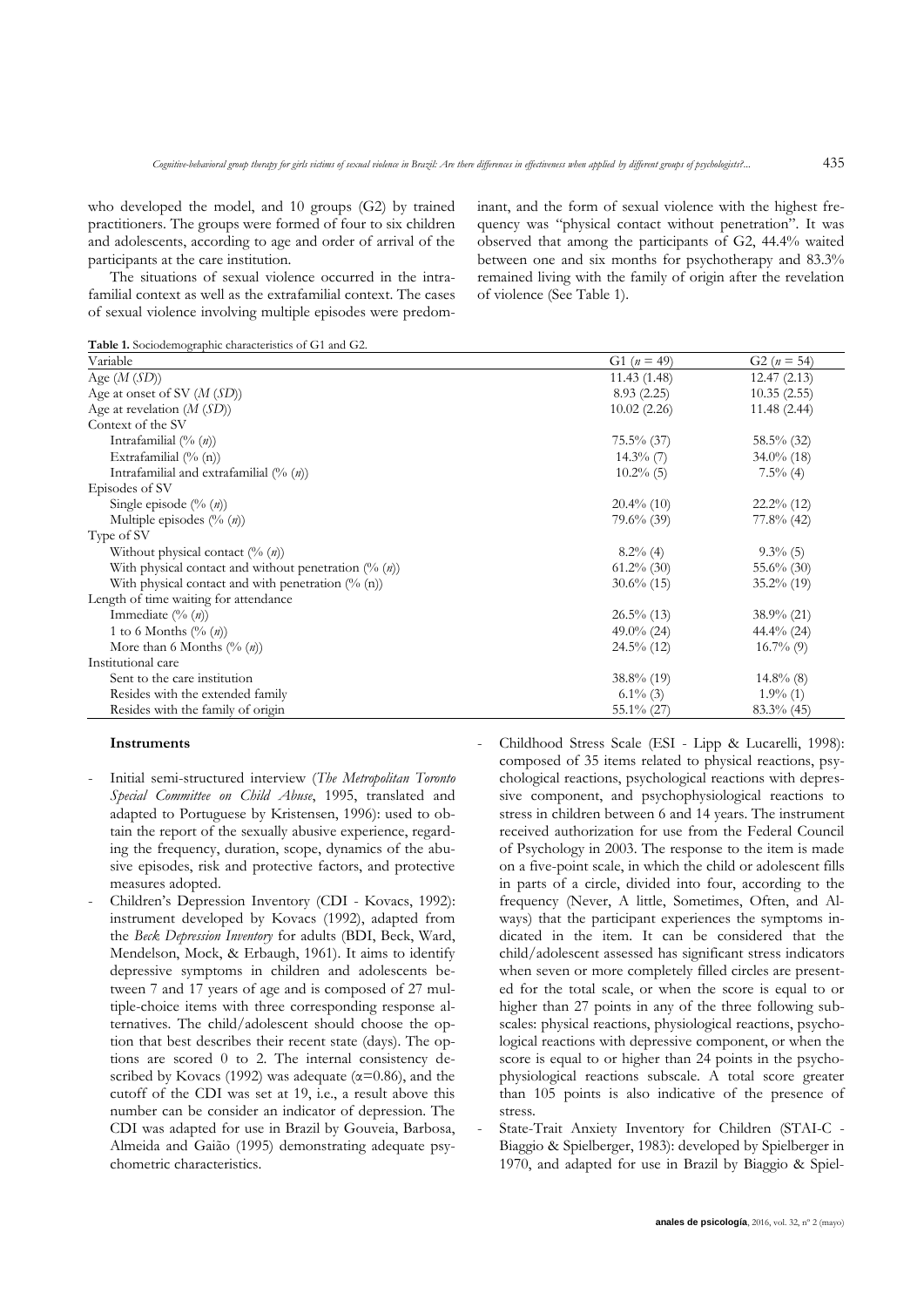berger, 1983): consists of two scales, each with 20 selfassessment items aimed at measuring indicators of two distinct anxiety concepts: trait and state. Each scale consists of 20 items. Each item consists of three statements that represent varying intensities of the symptom. Higher scores indicate a greater presence of anxiety in both scales. In the study by Habigzang (2010), the Cronbach's alpha was 0.88 for the State scale and 0.82 for Trait scale.

Structured interview based on the DSM IV/ SCID (Del Ben, Vilela, Crippa, Hallak, Labe, & Zuardi, 2001, adapted by Habigzang, 2006 - Annex D): the diagnostic criteria established by the Diagnostic and Statistical Manual of Mental Disorders (DSM-IV-TR - *American Psychiatric Association*, 2003) are used as the basis for identifying the presence of symptoms that comprise PTSD (reexperiencing the traumatic event, avoidance of stimuli associated with the trauma, and symptoms of increased excitability). The Cronbach's alpha in the study by Habigzang (2010) was 0.51 for re-experiencing, 0.37 for avoidance, and 0.56 for increased excitability.

#### **Procedures**

## *Training in the Application of the Cognitive-Behavioral Group Therapy*

A training program was developed to train psychologists from the public social care network for the use of the cognitive-behavioral group therapy model (Freitas & Habigzang, 2014; Habigzang, Damásio, Hohendorff, & Koller, 2011). Four editions of this program were performed between 2009 and 2012, training 51 practitioners.

The training program consisted of four modules, held monthly, totaling 34 hours. The first three modules aimed to discuss aspects related to the assessment and treatment of victims of SV. In the fourth module, the practitioners performed the care for child and adolescent victims of violence according to the cognitive-behavioral group therapy model, under the supervision of the team of psychologists/researchers that developed it.

#### *Initial and Final Psychological Assessment (Pre and post-test)*

The participants of this study were referred for care by the institutions of the protection network (e.g*.* Guardian Council, Childhood and Youth Court, Social Care Services, Primary Health Units). They were evaluated individually over three weekly sessions, each with one hour duration. The instruments used in the evaluation were applied randomly in order to avoid possible order effects. At the end of the intervention the psychological instruments were reapplied.

*Cognitive-Behavioral Group Therapy Model for Girl Victims of SV*

The cognitive-behavioral group therapy model created by Habigzang et al. (2009) consists of 16 semi-structured sessions with an average duration of one hour and thirty minutes, and a weekly frequency. It is divided into three steps: (1) Psychoeducation and Cognitive Restructuring (six sessions), with the aim of providing psychoeducation about SV and the cognitive-behavioral model, as well as the identification and restructuring of the participants' dysfunctional beliefs about themselves, the perpetrators, the reactions of the family members and the violence; (2) Stress Inoculation Training (four sessions), with the aim of restructuring the traumatic memory and developing cognitive and behavioral strategies for its management; (3) Relapse Prevention (six sessions), aiming to conduct workshops on sexuality, body expression, the rights of children and adolescents, social skills training to prevent possible revictimization, and to discuss expectations for the future and life project (Habigzang et al ., 2013).

The therapeutic groups were constituted according the girls' age. Girls between 9 and 12 years old and girls between 13 and 16 years were addressed to different groups. This division by age was adopted concerning developmental issues. Furthermore, therapeutic groups could be constituted by extra and intrafamilial cases of sexual abuse. Even though when cases of extrafamilial sexual abuse were addressed to therapeutic groups with intrafamilial cases, the perpetrators were someone known by victims like neighbors who usually frequented victims' home. If cases of sexual exploitation were addressed, these cases would not include in the same groups of extra and intrafamilial cases because of its distinct dynamics.

#### **Statistical Analysis**

The effectiveness of the cognitive-behavioral group therapy model was evaluated through its impact on symptoms of depression, anxiety, PTSD, and stress, comparing pre and post-test results. Due to the non-normality of the data, the *Wilcoxon-Signed-Rank* test and exact probability tests (Field, 2005) were used. Specifically for the PTSD diagnosis variable, *McNemar's* test was used, as this is a dichotomous variable (1-yes, 2-no; Field, 2005).

The comparison of the impact of the treatment between G1 and G2 in the post-test was performed using the *Mann-Whitney* U test and exact probability tests due to the nonnormality of the data. Whether G1 and G2 presented differences regarding the presence of the PTSD diagnosis at posttest was also evaluated, and, since this variable is dichotomous (1-yes, 2-no), the Chi-square was applied  $( \Box^2; \text{Field},$ 2005).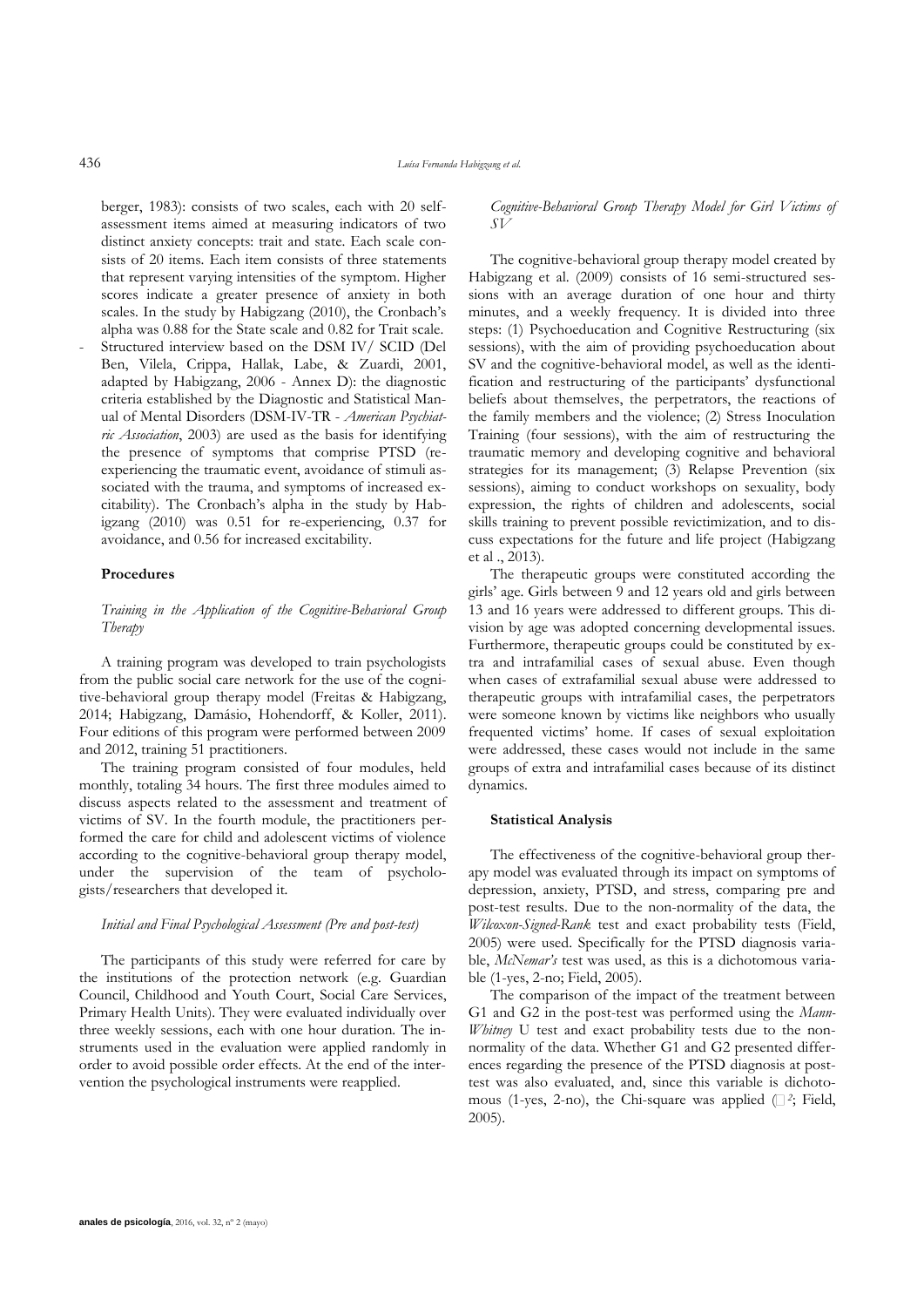#### **Results**

The results of the *Wilcoxon-Signed-Rank* test, exact tests probability and *McNemar's* test showed that there was a significant reduction ( $p \leq 0.001$ ) between the pre-test and post-test in all the symptoms evaluated (depression, anxiety, stress, and PTSD - See Table 2) in the total sample (*n* = 103). The symptoms reduction demonstrate the effectiveness of the cognitive-behavioral group therapy model for the treatment of girl victims of SV.

Table 2. Longitudinal analysis of symptoms of depression, anxiety, stress, and PTSD at T1 and T2 (n = 103).

| Variable (Instrument)                |                                            | Application of Instruments |                                        | Wilcoxon Signed- | McNemar's |
|--------------------------------------|--------------------------------------------|----------------------------|----------------------------------------|------------------|-----------|
|                                      | Subscale                                   |                            | Pre-test $(M(SD))$ Post-test $(M(SD))$ | Rank             |           |
| Depression (CDI)                     |                                            | 14.4(8.7)                  | 11.2(8.4)                              | $-3.4*$          |           |
| Anxiety (STAI)                       | <b>State</b>                               | 35.0(7.4)                  | 31.2(7.1)                              | $-3.9*$          |           |
|                                      | Trait                                      | 40.0(7.1)                  | 35.8(7.1)                              | $-5.1*$          |           |
| Childhood Stress(ESI)                | Total                                      | 46.3(20.0)                 | 37.7(21.4)                             | $-4.1*$          |           |
|                                      | <b>Physical Reactions</b>                  | 8.8(4.9)                   | 7.4(5.3)                               | $-2.8*$          |           |
|                                      | Psychological Reactions                    | 15.2(7.2)                  | 11.3(7.0)                              | $-4.8*$          |           |
|                                      | Psychological Reactions Depressive Depres. | 10.6(7.0)                  | 9.3(7.1)                               | $-2.0*$          |           |
|                                      | Psychophysiological Reactions              | 11.4(5.1)                  | 9.4(5.3)                               | $-3.9*$          |           |
| Posttraumatic                        | Re-experiencing                            | 2.9(1.3)                   | 1.9(1.3)                               | $-5.7*$          |           |
|                                      | Avoidance                                  | 3.2(1.6)                   | 1.9(1.4)                               | $-5.8*$          |           |
| Stress Disorder (DSM- Hypervigilance |                                            | 3.2(1.4)                   | 2.6(1.5)                               | $-5.7*$          |           |
| IV Interview)                        | Presence of diagnosis $(n \, (%)$          | 72(70%)                    | 28(27%)                                |                  | $33.2*$   |
|                                      | Absence of diagnosis $(n \, (%)$           | $31(30\%)$                 | 74 (73%)                               |                  |           |

Note:  $*$   $p \leq .001$ .

In order to assess differences in the impact of the cognitive-behavioral group therapy model when applied by trained practitioners and the researchers/psychologists that developed it, it was investigated whether G1 and G2 could be considered homogeneous when the groups started treatment (pre-test). There were no differences between G1 and G2 in the variables analyzed in the pre-test using the *Mann-Whitney* U test and exact probability tests. The variables analyzed were: age  $(Z = -2.84; p > .05)$ , depression symptoms  $(Z = -1.84; p > .05)$ 1.54;  $p > .05$ ), trait anxiety symptoms ( $Z = -1.71$ ;  $p > .05$ ), state anxiety symptoms  $(Z = -1.02; p > .05)$ , total stress level  $(Z = -2.78; p > .05)$ , symptoms stress with physical reactions  $(Z = -0.42; p > .05)$ , stress symptoms with psychological reactions  $(Z = -2.08; p > .05)$ , stress symptoms with reactions with depressive components  $(Z = -0.70; p > .05)$ , stress symptoms with psychophysiological reactions ( $Z = -1.38$ ; *p*  $>$  .05) and PTSD symptoms (re-experiencing,  $Z = -1.27$ ,  $p$ .05; avoidance,  $Z = -1.41$ ,  $p > .05$ ; and hypervigilance  $Z = -$ 1.26,  $p > .05$ ).

Next, the scores in the symptoms assessed at the end of the intervention obtained from the application of the model with G1 ( $n = 49$ ) and G2 ( $n = 54$ ) were compared. It was found that the groups did not show significant differences (see Table 3), i.e., that the intervention model was equally effective when applied by trained practitioners or by the researchers/psychologists that developed it. It was also observed that the presence of PTSD diagnoses was similar between G1 ( $n = 49$ ) and G2 ( $n = 54$ ), therefore not being associated with the group of practitioners who attended the victims (See Table 3).

**Table 3.** Comparison of symptoms of depression, anxiety, stress, and PTSD in G1 (n = 49) and G2 (*n* = 53) at T2.

| Variable (Instrument)  | Subscale                                 | G1 $(M(SD))$ | G2(M(SD))  | Mann-Whitney U | df      |
|------------------------|------------------------------------------|--------------|------------|----------------|---------|
| Depression (CDI)       |                                          | 11.2(8.4)    | 10.7(8.1)  | $-0.80$        |         |
| Anxiety (STAI)         | <b>State</b>                             | 31.0(7.2)    | 31.5(7.2)  | $-0.31$        |         |
|                        | Trait                                    | 35.7(6.3)    | 35.8(7.8)  | $-0.10$        |         |
| Childhood Stress (ESI) | Total                                    | 40.8(8.0)    | 35.5(19.2) | $-1.0$         |         |
|                        | Physical Reactions                       | 8.0(5.9)     | 6.8(4.6)   | $-0.85$        |         |
|                        | Psychological Reactions                  | 11.5(7.2)    | 11.1(7.0)  | $-0.42$        |         |
|                        | Psychological Reactions Depressive Comp. | 10.0(7.2)    | 8.7(7.2)   | $-0.90$        |         |
|                        | Psychological Reactions                  | 10.0(6.1)    | 8.8(7.8)   | $-1.0$         |         |
| PTSD (DSM Interview)   | Re-experiencing                          | 1.9(1.3)     | 1.9(1.3)   | $-0.10$        |         |
|                        | Avoidance                                | 1.8(1.4)     | 2.1(1.5)   | $-1.12$        |         |
|                        | Hypervigilance                           | 2.5(1.4)     | 2.7(1.6)   | $-0.47$        |         |
|                        | Presence of diagnosis (n $(\%)$ )        | 12(25%)      | $16(30\%)$ |                | 0.41(1) |
|                        | Absence of diagnosis (n $(\%)$ )         | 37(75%)      | $38(70\%)$ |                |         |

Note:  $*$   $p \leq .05$ .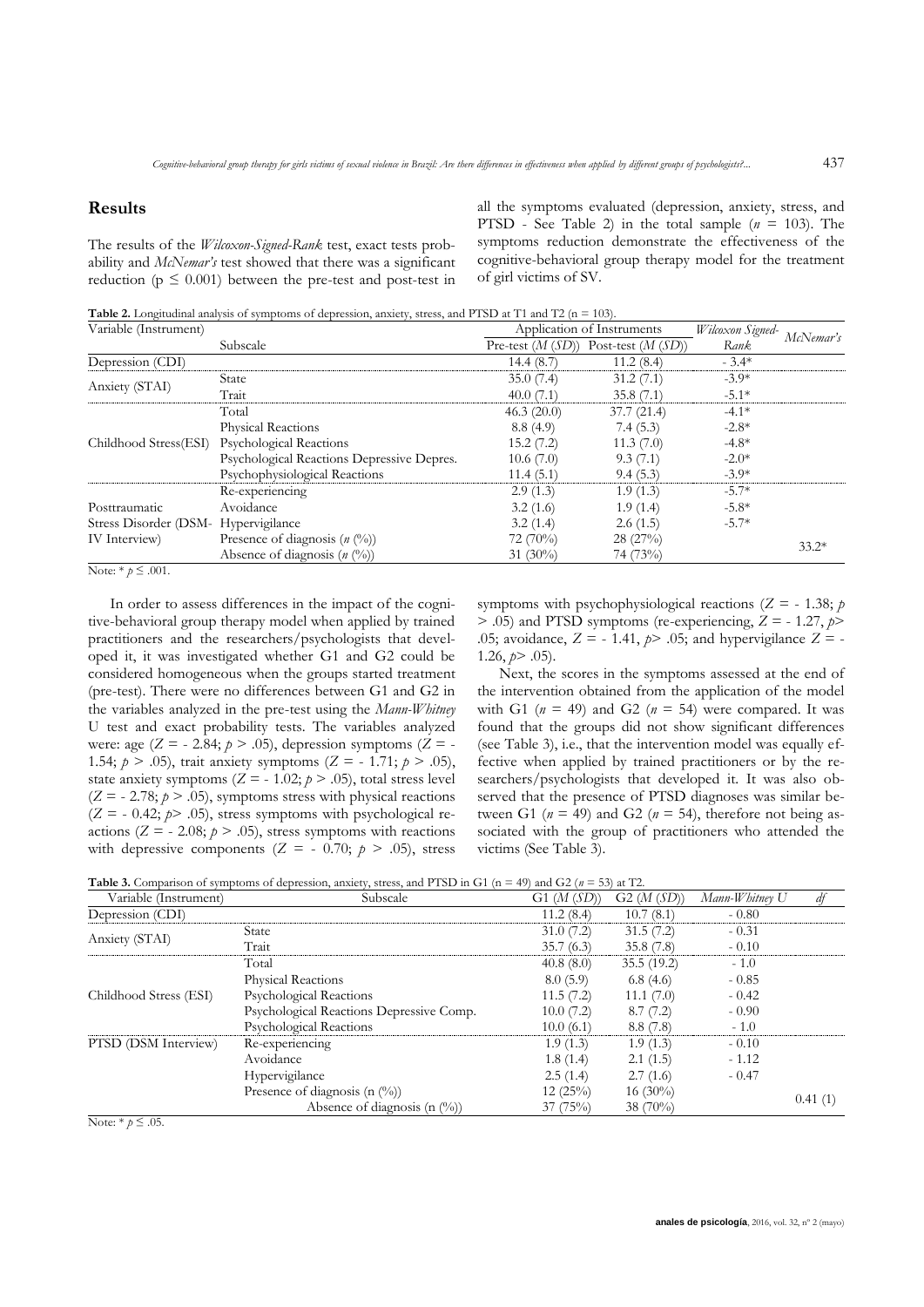# **Discussion**

This study sought to verify the effectiveness of the cognitivebehavioral group therapy model (Habigzang, et al., 2013) in reducing different symptoms commonly displayed by victims of SV, and to verify its effectiveness when applied by trained practitioners and by the researchers/psychologists that developed it. The results indicate its effectiveness in reducing symptoms for the total sample of victims enrolled  $(n = 103)$ , and in the comparison between the groups of practitioners (researchers/psychologists that developed the model and practitioners trained for its application) who applied it. This is in agreement with evidence obtained in previous studies (see Habigzang et al., 2013) and the results allow the model evaluated to be considered an effective evidence-based practice for the treatment of girl victims of sexual violence. Seeking evidence of the effectiveness of psychotherapeutic treatments is one of the current challenges that researchers and clinicians face. Given the importance of this search, the American Psychological Association (APA), in 2008, created a task force to study evidence-based practices for children and adolescents (APA Task Force on Evidence-Based Practice for Children and Adolescents, 2008). Psychotherapeutic interventions are considered evidence-based practice when they are developed from empirical data obtained from previous research, combined with the clinical experience of practitioners about the contextual and cultural characteristics and the values of the patients (American Psychological Association [APA], 2002).

Through this study, it was possible to verify the effectiveness of the model evaluated in reducing the symptoms investigated, even when applied by different groups of practitioners, considering the absence of significant differences between G1 and G2. Thus, it is possible to conclude that the effectiveness of the model is due to the techniques used, not being exclusively associated with the practitioners who apply it.

This result indicates that the brief, structured model, with previous evidence of effectiveness (Habigzang et al., 2013) can be replicated by trained practitioners in the public care network for victims of sexual violence. Certainly there is a need to invest in training practitioners so that they are adequately prepared for the application of these techniques. Furthermore, this study indicates that investment in theoretical and practical training with a clearly defined focus (in this case, the treatment of victims of sexual violence) can contribute to professional development. Specifically in Brazil, the Federal Council of Psychology (CFP, 2009) demonstrated that psychology practitioners assessed themselves as not having professional qualifications suitable for attending cases of sexual violence, indicating the need for investment in this area. It was verified that practitioners do not have sufficient theoretical and practical knowledge to carry out assessments and effective interventions (Freitas, Habigzang, & Koller, 2015). In Brazil, evidence-based practices are scarce in the public mental health field and this study revealed the possibility of a strong connection between research and practice, as well as the proximity between scientific knowledge and the public service network to better serve high risk populations, such as cases of sexual violence.

Although the results of this study indicate the effectiveness of the cognitive-behavioral group therapy model evaluated, the method used must be considered. Ideally, the randomized clinical trial is the most appropriate design when the aim is to evaluate a treatment. This is constituted by an experimental design in which the different factors that could affect the final result are controlled. Thus, participants are randomly assigned to two different conditions: treatment and control group. However, when performing the evaluation of treatments for victims of sexual violence, in addition to aspects related to the method, ethical aspects should also be taken into consideration. In these cases, the use of a control groups is impossible (or limited), since depriving some participants of the treatment can be considered unethical. Despite this methodological limitation of the study, it was possible to obtain results, which indicate the effectiveness of the model evaluated respecting the ethics of research with human subjects.

Another limitation of this study was related to the inclusion of intra and extrafamilial cases of sexual abuse in the same therapeutic groups. Distinct therapeutic groups for distinct forms of sexual abuse (i.e., intra and extrafamilial) can fit better with the subsequent consequences of each form. In the other hand, the low frequency of sexual abuse case referrals to therapy related to sub notification, the need of faster composition of groups to not leave girls victims waiting for therapy for a long time and the necessity to match schedules of each girl (e.g., school turn) increase the challenges to compose groups. Practitioners need to make decisions about how face these challenges even though when the decision is not totally appropriate. In this way, the option adopted in this study was to include intra and extrafamilial cases in the same therapeutic groups as a way to guarantee their faster formation.

The subsequent consequences of sexual abuse are influenced by different mediators since intrinsic ones (e.g., victims' temperament, age, history of mental disease) to extrinsic ones (e.g., type of sexual abuse, caregivers' reactions related to disclosure). So, victims of intra and extrafamilial sexual abuse can develop similar symptoms. The same can occur to cases of sexual abuse with or without contact physic (Hébert, Lavoie, & Blais, 2014; Morelato, 2014; Ullman & Filipas, 2005). The practitioners need to analyze all these issues to better understand each case and form therapeutic groups.

When the challenges to group formation might negatively affect its beginning a possible solution is the individual setting. Schneider and Habigzang (2014) adapted the cognitivebehavioral group therapy for girls' victims of sexual violence to an individual setting. The victims showed reductions on their levels of depression, anxiety and PTSD symptoms (Schneider & Habigzang, 2014). The results indicated that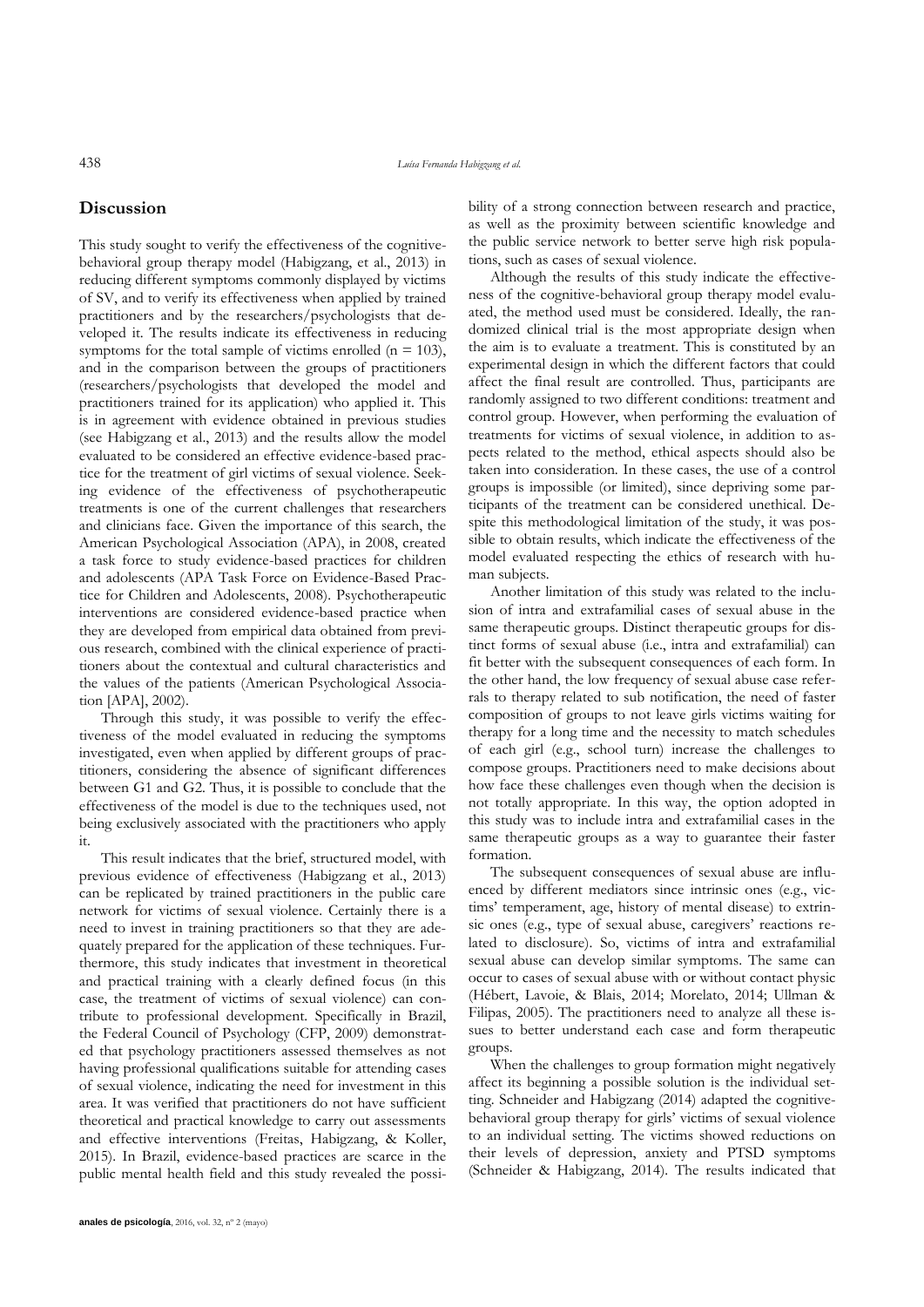the evidence-based intervention was effective to treat children victims of sexual violence in an individual setting.

Finally, the results of this study confirm the results of previous studies (e.g, Cohen et al., 2004; Hetzel-Riggin et al., 2007; Hohendorff et al., 2014; Macdonald et al., 2012), which indicate the cognitive-behavioral approach as the most

## **References**

- American Psychiatric Association. (2003). *Manual Diagnóstico e Estatístico dos Transtornos Mentais (DSM-IV-TR)* [Diagnostic and Statistical Manual of Mental Disorders] (4. ed. rev.). Porto Alegre: Artmed.
- American Psychological Association. (2002). *Criteria for evaluating treatment guidelines*. *American Psychologist*, *57*(12), 1052-1059. doi: 10.1037//0003- 066X.57.12.1052
- American Psychological Association Task Force on Evidence-Based Practice for Children and Adolescents. (2008). *Disseminating evidence-based practice for children and adolescents: A systems approach to enhancing care*. Washington, DC: American Psychological Association. Retrieved from http://www.apa.org/practice/resources/evidence/children-report.pdf
- Beck, A. T.; Ward, C. H.; Mendelson, M.; Mock, J., & Erbaugh, G. (1961). An inventory for measuring depression. *Archives of General Psychiatry 4*, 53-63.
- Biaggio, A. & Spielberger, C. D. (1983). *Inventário de Ansiedade Traço-Estado-Idate-C Manual*. Rio de Janeiro: CEPA.
- Castillo-Mayén, R., & Montes-Berges, B. (2014). Análisis de los estereotipos de género actuales [Analysis of current gender stereotypes]. *Anales de Psicología*, *30*(3). doi: 10.6018/analesps.30.3.138981
- Chowdhury, E. H. (2014). Rethinking patriarchy, culture and masculinity: Transnational narratives of gender violence and human rights advocacy. *Journal of Women of the Middle East World and the Islamic World*, *12*, 79- 100. doi: 10.1163/15692086-12341253
- Cohen, J. A., Deblinger, E., Mannarino, A. P., & Steer, R. A (2004). A multisite, randomized controlled trial for children with sexual abuse– related PTSD symptoms*. Journal American Academy of Child and Adolescent Psychiatry, 43*(4), 393-402. doi: 10.1097/01.chi.0000111364.941169.f9
- Del Ben, C. M., Vilela, J. A., Crippa, J.A., Hallak, J. E., Labate, C. M., & Zuardi, A. W. (2001). Confiabilidade da entrevista estruturada para o DSM-IV - versão clínica traduzida para o português [Interview reliability structured for DSM-IV - Clinical version translated into Portuguese]. *Revista Brasileira de Psiquiatria, 23*(3), 156-159. doi: 10.1590/S1516- 44462001000300008
- Field, A. (2005). *Discovering Statistics Using SPSS.* 2nd Ed. London: Sage.
- Freitas, C. P. P., & Habigzang, L. F. (2013). Percepções de psicólogos sobre a capacitação para intervenção com vítimas de violência sexual [Psychologists' perceptions about training for intervention with victims of sexual violence]. *Psicologia Clínica*, *25*(2), 215-230. doi: 10.1590/S0103-56652013000200013
- Freitas, C. P. P., & Habigzang, L. F. (2014). Tecnologia Social de Capacitação Profissional para Intervenção com adolescentes vítimas de violência sexual [Social Technology Professional Training for Intervention with adolescent victims of sexual violence]. In L. F. Habigzang, E. Diniz, & S. H. Koller (Eds.), *Trabalhando com adolescentes: Teoria e Pesquisa*  (pp. 309-327). Porto Alegre: Artmed.
- Freitas, C. P. P., Habigzang, L. F., & Koller, S. H. (2015). Avaliação de uma capacitação para profissionais de psicologia que trabalham com vítimas de violência sexual [Evaluation of a training for psychology professionals working with victims of sexual violence]. *Psico, 46*(1), 40-47. doi: 10.15448/1980-8623.2015.1.16718
- Gouveia, V. V., Barbosa, G. A., Almeida, H. J. F., & Gaião, A. A. (1995). Inventário de Depressão Infantil - CDI: Estudo de adaptação com escolares de João Pessoa [Inventory Child Depression - CDI: Study adaptation with João Pessoa students]. *Jornal Brasileiro de Psiquiatria, 44*, 345-349.
- Hetzel-Riggin, M., Brausch, A. M., & Montgomery, B. S. (2007). A metaanalytic investigation of therapy modality outcomes for sexually abused

effective and efficient treatment for child and adolescent victims of sexual violence. Taken together, these studies indicate that the cognitive-behavioral approach presents empirical evidence of adequacy and effectiveness, as indicated in the guidelines of the WHO & ISPCAN (2006).

children and adolescents: An exploratory study. *Child Abuse & Neglect, 31*, 125–141. doi: 0.1016/j.chiabu.2006.10.007

- Habigzang, L. F. (2006). *Avaliação e intervenção clínica para meninas vítimas de abuso sexual intrafamiliar* [Assessment and clinical intervention for girls victims of domestic abuse]. Unpublished master's dissertation. Graduate school in Developmental Psychology at the Federal University of Rio Grande do Sul. Porto Alegre: UFRGS.
- Habigzang, L. F. (2010). *Avaliação de impacto e processo de um modelo de grupoterapia cognitivo-comportamental para meninas vítimas de abuso sexual* [Impact assessment and process a model of cognitive behavioral group therapy for sexually abused girls]. Unpublished doctoral's dissertation. Graduate school in Developmental Psychology at the Federal University of Rio Grande do Sul. Porto Alegre: UFRGS.
- Habigzang, L. F., Damásio, B. F., Hohendorff, J. V., & Koller, S. H. (2011). Intersections between scientific research and public policies for sexual abuse. *International Society for the Study of Behavioural Development (ISSBD Bulleting* **Bulletin** *Bulleting**Bulleting**Retrieved**from* http://www.issbd.org/resources/files/JBD\_Nov11.pdf
- Habigzang, L. F., Damásio, B. F., & Koller, S. H. (2013). Impact Evaluation of a Cognitive Behavioral Group Therapy Model in Brazilian Sexually Abused Girls. *Journal of Child Sexual Abuse*, *22*(2), 173-190. doi: 10.1080/10538712.2013.737445
- Habigzang, L. F., Stroeher, F., Hatzenberguer, R., Cunha, R. C., Ramos, M., & Koller, S. H. (2009). Grupoterapia cognitivo-comportamental para crianças e adolescentes vítimas de abuso sexual [Cognitive behavioral group therapy for children and adolescents victims of sexual abuse]. *Revista de Saúde Pública, 43*, 70-78. doi: 10.1590/S0034- 89102009000800011
- Hébert, M., Lavoie, F., & Blais, M. (2014). Post Traumatic Stress Disorder/PTSD in adolescent victims of sexual abuse: Resilience and social support as protection factors. *Ciência & Saúde Coletiva*, *19*(3), 685–694. doi: 10.1590/1413-81232014193.15972013
- Hohendorff, J. V., Salvador-Silva, R., Andrade, R., Habigzang, L. F., Koller, S. H. (2014). Adaptação e avaliação de uma intervenção cognitivocomportamental para meninos vítimas de violência sexual [Adaptation and evaluation of a cognitive-behavioral intervention for children victims of sexual violence]. *Psicologia: Reflexão e Crítica*. doi: 10.1590/1678-7153.201427302
- Kovacs, M. (1992). *Children's Depression Inventory Manual*. Los Angeles: Western Psychological Services.
- Kristensen, C. H. (1996). *Abuso sexual em meninos* [Boys victims of sexual abuse]*.* Unpublished master's dissertation. Graduate school in Developmental Psychology at the Federal University of Rio Grande do Sul. Porto Alegre: UFRGS.
- Lipp, M. E. & Lucarelli, M. D. M. (1998). *Escala de stress infantil – ESI: Manual* [Stress scale for children - SSC: Manual]. São Paulo: Casa do Psicólogo.
- Macdonald, G., Higgins, J. P. T., Ramchandani, P., Valentine, J. C., Bronger, L. P., Klein, P. … Taylor, M. (2012). Cognitive-behavioural interventions for children who have been sexually abused. *Cochrane Database of Systematic Reviews 2012(5)*, CD001930. doi: 10.1002/14651858.CD001930.pub3.
- Martínez, C., & Paterna-Bleda, C. (2013). Ideología masculina e igualdad de género: Valorando el neosexismo [Masculine ideology and gender equality: Valuing neosexism]. *Anales de Psicología*, *29*(2), 558-564. doi: 10.6018/analesps.29.2.141311